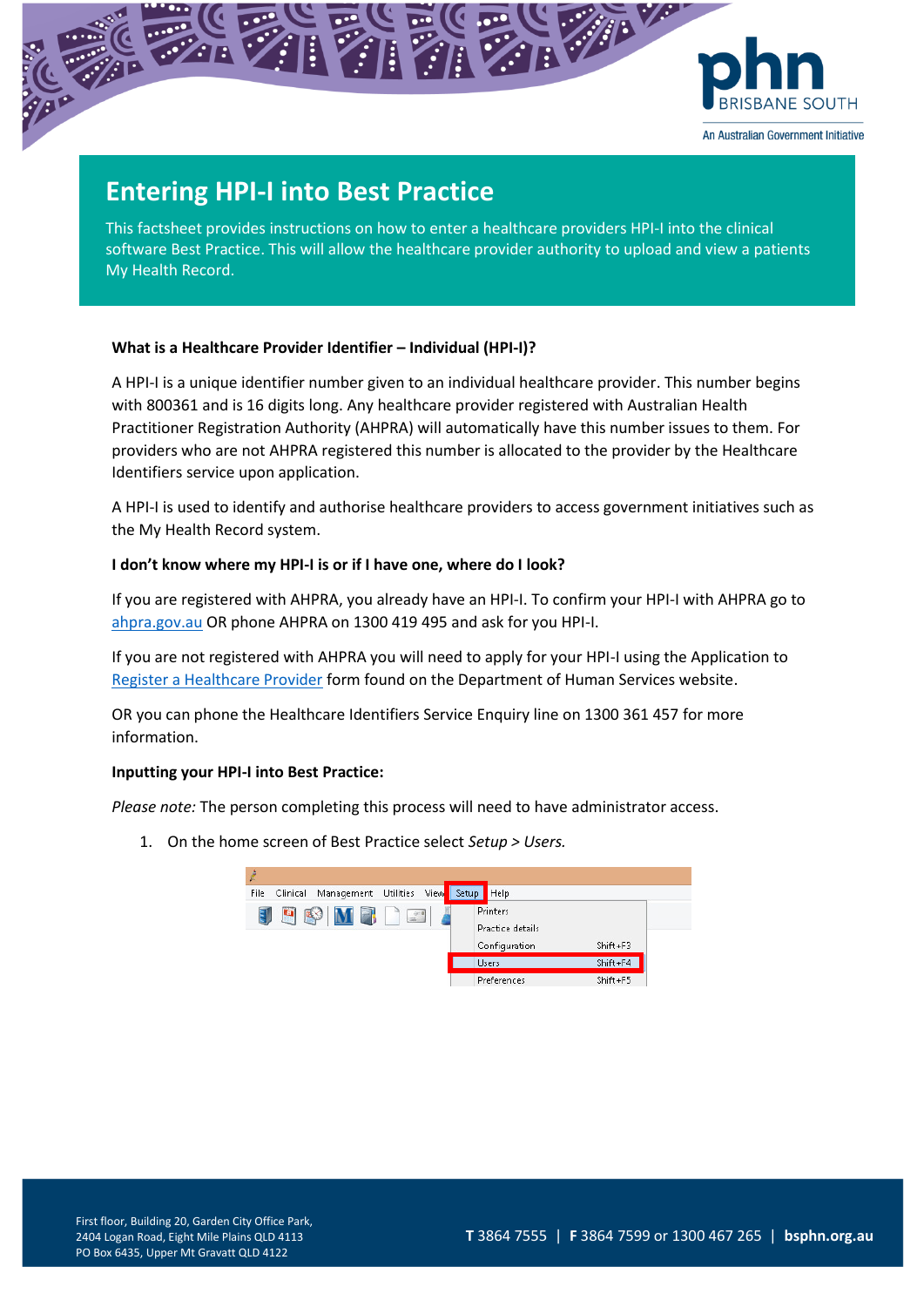

2. In the *User* screen select the healthcare provider who's HPI-I you are adding then select *Edit.* 

| À                      |                                                                                                                                                                                                                      | Users     |              |                |                | $\times$ |
|------------------------|----------------------------------------------------------------------------------------------------------------------------------------------------------------------------------------------------------------------|-----------|--------------|----------------|----------------|----------|
|                        | This copy of Bp Premier is licenced for 11 full time and 11 part time doctors.<br>There are currently 1 full time and 0 part time doctors in the system.                                                             |           |              |                |                |          |
| Name                   | Category                                                                                                                                                                                                             | Status    | Provider No. | Prescriber No. | Usual location |          |
| Dr Terrance Walker     | Principal doctor                                                                                                                                                                                                     | Full time | 2426621B     | 2173711        | Main surgery   |          |
|                        |                                                                                                                                                                                                                      |           |              |                |                |          |
|                        |                                                                                                                                                                                                                      |           |              |                |                |          |
|                        |                                                                                                                                                                                                                      |           |              |                |                |          |
|                        |                                                                                                                                                                                                                      |           |              |                |                |          |
|                        |                                                                                                                                                                                                                      |           |              |                |                |          |
|                        | Dr Terrance Walker GP<br>Full time Principal doctor<br>Provider No.: 2426621B (Main surgery)<br>Prescriber No.: 2173711<br>Home phone: (07) 3333-3333<br>Mobile phone: 0444-444-444<br>E-mail address: doctor@gp.com |           |              |                |                |          |
|                        | $\,<$                                                                                                                                                                                                                |           |              |                | $\mathcal{P}$  |          |
| Include inactive users |                                                                                                                                                                                                                      | Add       | Edit         | Delete         | Close<br>Merge |          |

3. In the *Edit user details screen* enter the healthcare providers HPI-I in the *Healthcare Identifier*  section on the screen. Then select *Validate.* Once validated, click *Save.* 

| è                                              | $\pmb{\times}$<br>Edit user details                                          |                                                                                                                                     |  |  |  |
|------------------------------------------------|------------------------------------------------------------------------------|-------------------------------------------------------------------------------------------------------------------------------------|--|--|--|
| Title:<br>First name:<br>Surname:<br>Category: | Dr<br>$\checkmark$<br>Terrance<br>Walker<br>Principal doctor<br>$\checkmark$ | Main surgery<br>Usual location:<br>2426621B<br>Provider No.:<br>Location Manager<br>Prescriber No.:<br>2173711<br>Registration No.: |  |  |  |
| Home phone:                                    | (07) 3333-3333                                                               | Health Identifier:<br>8003618233334167<br>Validate                                                                                  |  |  |  |
| Mobile phone:<br>Pager:                        | 0444-444-444                                                                 | CPD No.:<br>● Full time<br>Part time<br>Locum                                                                                       |  |  |  |
| E-mail:                                        | doctor@gp.com                                                                | Vocationally registered<br>DVA LMO                                                                                                  |  |  |  |
| Qualifications:                                | Qualifications                                                               | Has appointments                                                                                                                    |  |  |  |
|                                                | GP                                                                           | Has accounts<br>ABN No:<br>Requires a referral for Medicare billing<br>Default account type:<br>Direct Bill                         |  |  |  |
|                                                | Edit<br>Delete<br>Add                                                        | Default Item No:                                                                                                                    |  |  |  |
|                                                | Inactive<br><b>Set Permissions</b>                                           | Make notes confidential<br>Set Password                                                                                             |  |  |  |
|                                                | Set reports                                                                  | HeSA key<br>Save<br>Cancel                                                                                                          |  |  |  |

Note: When the HPI-I is validating Best Practice will send information to the Healthcare Identifiers service to ensure the HPI-I is correct for the provider. If incorrect an error message will appear. Please ensure all other information regarding the provider ie. Provider No is entered to complete the validation process.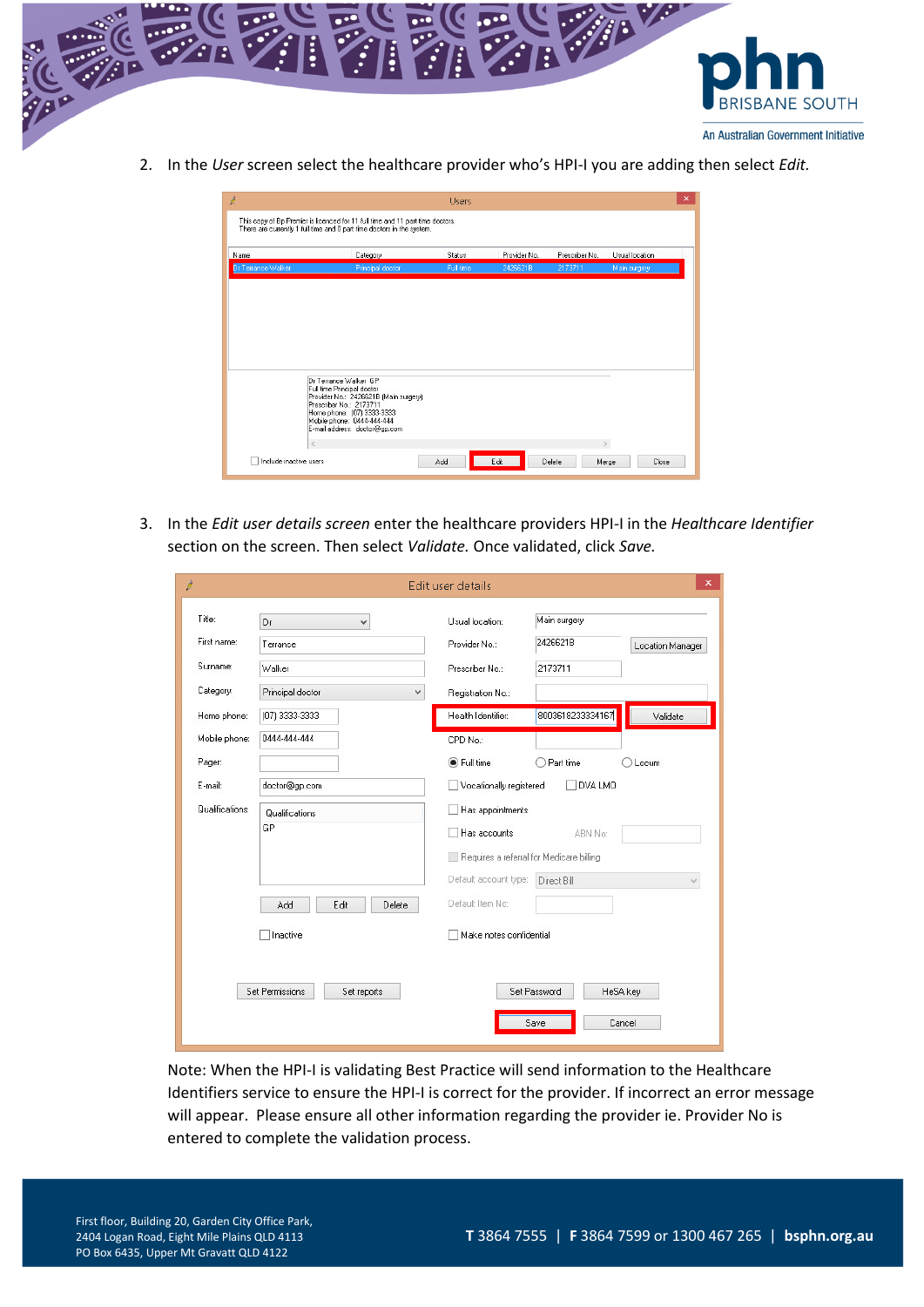

#### An Australian Government Initiative

# **Entering HPI-O into Best Practice**

This factsheet provides instructions on how to enter a healthcare organisations HPI-O into the clinical software Best Practice. This step is needed to ensure the successful implementation of My Health Record into practice.

## **What is an HPI-O?**

A Healthcare Provider Identifier – Organisation (HPI-O) is a unique number that is assigned to eligible healthcare organisations once they have registered with the Healthcare Identifier Service. The HPI-O number begins with 800362 and is 16 digits long. A healthcare organisation will need to apply for a HPI-O in order to access the My Health Record system.

For more information on how to request a HPI-O and register to the My Health Record visit: <https://www.myhealthrecord.gov.au/for-healthcare-professionals/howtos/register-your-organisation> Alternatively you can contact Brisbane South PHN and ask to speak to a My Health Record team member.

Once you have your HPI-O please follow the steps below to enter the number into Best Practice.

### **Entering your HPI-O into Best Practice.**

|                                      | p    |                                               |  |                                                                                                                                                     |                  |                |
|--------------------------------------|------|-----------------------------------------------|--|-----------------------------------------------------------------------------------------------------------------------------------------------------|------------------|----------------|
|                                      | File | Clinical Management Utilities View Setup Help |  |                                                                                                                                                     |                  |                |
|                                      |      |                                               |  | Printers                                                                                                                                            |                  |                |
|                                      |      |                                               |  | Practice details                                                                                                                                    |                  |                |
|                                      |      |                                               |  | Configuration                                                                                                                                       | $Shift + F3$     |                |
|                                      |      |                                               |  | <b>Users</b>                                                                                                                                        | Shift+F4         |                |
|                                      |      |                                               |  | À                                                                                                                                                   | Practice details | $\pmb{\times}$ |
| 2. In Practice details select Change |      |                                               |  | West End Medical Practice<br>Site ID: 0 Licensed for 11 full time and 11 part time doctors.<br>Licence expires on 31/03/2019<br>Practice locations: |                  | Change         |
|                                      |      |                                               |  | Location name                                                                                                                                       |                  | Add            |
|                                      |      |                                               |  | Main surgery                                                                                                                                        |                  | Edit           |
|                                      |      |                                               |  |                                                                                                                                                     |                  | Delete         |
|                                      |      |                                               |  | 400 George Street<br>Brisbane, 4000<br>Phone: 0716543542<br>Fax: 0716543542<br>E-mail address: info@practice.com.au                                 |                  |                |
|                                      |      |                                               |  | Show Deleted                                                                                                                                        |                  | Close          |

1. On the home screen of Best Practice select *Setup > Practice details*